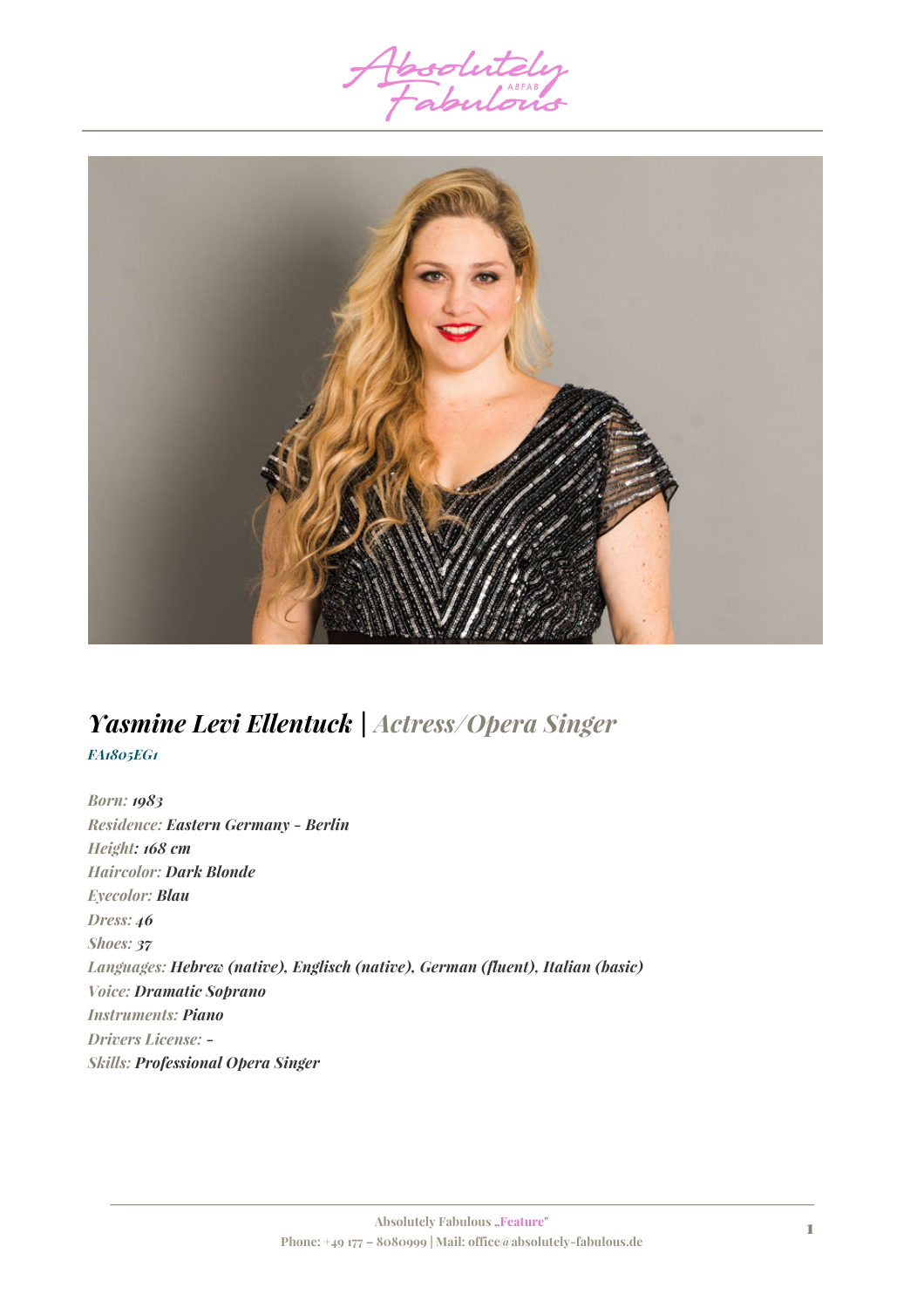

# *Yasmine Levi Ellentuck | Actress/Opera Singer*

# *EDUCATION*

*Master of Music – Brooklyn College Opera Program, New York, USA Bachelor of Music – Jerusalem Music Academy, Israel Opera studio – Israeli Opera International Vocal Arts Institution, Tel-Aviv, Israel and Virginia, USA Opera School – Hochschule für Musik Karlsruhe, Germany Piano Studies – 12 years, Karmiel Conservatory, Israel*

#### *OPERA*

| Year | Role              | <b>Opera</b>                                          | <b>Venue</b>                               |
|------|-------------------|-------------------------------------------------------|--------------------------------------------|
| 2018 | <b>Leonora</b>    | <b>Fidelio-</b>                                       | <b>Hauen und Stechen, Sophien Saele,</b>   |
|      |                   | Ein Deutscher Albtraum in Vier Folgen Berlin, Germany |                                            |
| 2016 | Cio cio san       | <b>Madama Butterfly</b>                               | The Jerusalem Opera                        |
| 2015 | <b>Fiordiligi</b> | Così fan tutte                                        | Williamsburg Opera, Virginia, USA          |
| 2015 | <b>Contessa</b>   | Le nozze di Figaro                                    | The Jerusalem Opera                        |
| 2014 | <b>Amelia</b>     | Un ballo in Maschera                                  | <b>Ferusalem Symphony Orchestra</b>        |
| 2014 | <b>Diotima</b>    | The Symposium (Weidberg)                              | 21st Century Ensemble                      |
|      |                   |                                                       | Tel-Aviv (world premier)                   |
| 2013 | <b>Leonora</b>    | Il trovatore                                          | Williamsburg Opera, Virginia, USA          |
| 2013 | <b>Erste Dame</b> | Die Zauberflöte                                       | <b>Deutsche Oper Berlin</b>                |
| 2012 | <b>Contessa</b>   | Le nozze di Figaro                                    | <b>International Vocal Arts Institute,</b> |
|      |                   |                                                       | Tel-Aviv                                   |
| 2011 | <b>Ariadne</b>    | <b>Ariadne auf Naxos</b>                              | <b>International Vocal Arts Institute,</b> |
|      |                   |                                                       | Tel-Aviv                                   |
| 2010 | <b>Elettra</b>    | <b>Idomeneo</b>                                       | <b>International Vocal Arts Institute.</b> |
|      |                   |                                                       | Tel-Aviv                                   |
| 2010 | <b>Giorgetta</b>  | Il tabarro                                            | <b>Brooklyn College Opera, New York</b>    |
| 2009 | <b>Contessa</b>   | Le nozze di Figaro                                    | <b>Brooklyn College Opera, New York</b>    |
| 2008 | <b>Fiordiligi</b> | Così fan tutte Haifa                                  | <b>Symphony Orchestra, Israel</b>          |
| 2008 | <b>Annina</b>     | La traviata                                           | Israeli Opera                              |
| 2007 | <b>Fiordiligi</b> | Così fan tutte                                        | <b>Israeli Opera Studio</b>                |
| 2007 | <b>Suor</b>       | Osmina Suor Angelica                                  | Israeli Opera                              |
| 2006 | <b>Gertrud</b>    | <b>Hänsel und Gretel</b>                              | <b>Israeli Opera Studio</b>                |

# *CONCERT*

| Year | <b>Title</b>                                  | Venue                                 |
|------|-----------------------------------------------|---------------------------------------|
| 2018 | Verdi Concert                                 | Israeli Opera, Tel-Aviv, Israel       |
| 2018 | Verdi Scenes/Roberto Paternostro Master Class | Berlin Symphony Orchestra, Berlin,    |
|      |                                               | <b>Germany</b>                        |
| 2017 | <b>Hermit Songs (Barber)</b>                  | <b>Tel-Aviv and Karmiel, Israel</b>   |
| 2015 | <b>War Requiem (Britten)</b>                  | <b>Jerusalem Symphony Orchestra,</b>  |
|      |                                               | <b>Jerusalem and Tel-Aviv, Israel</b> |